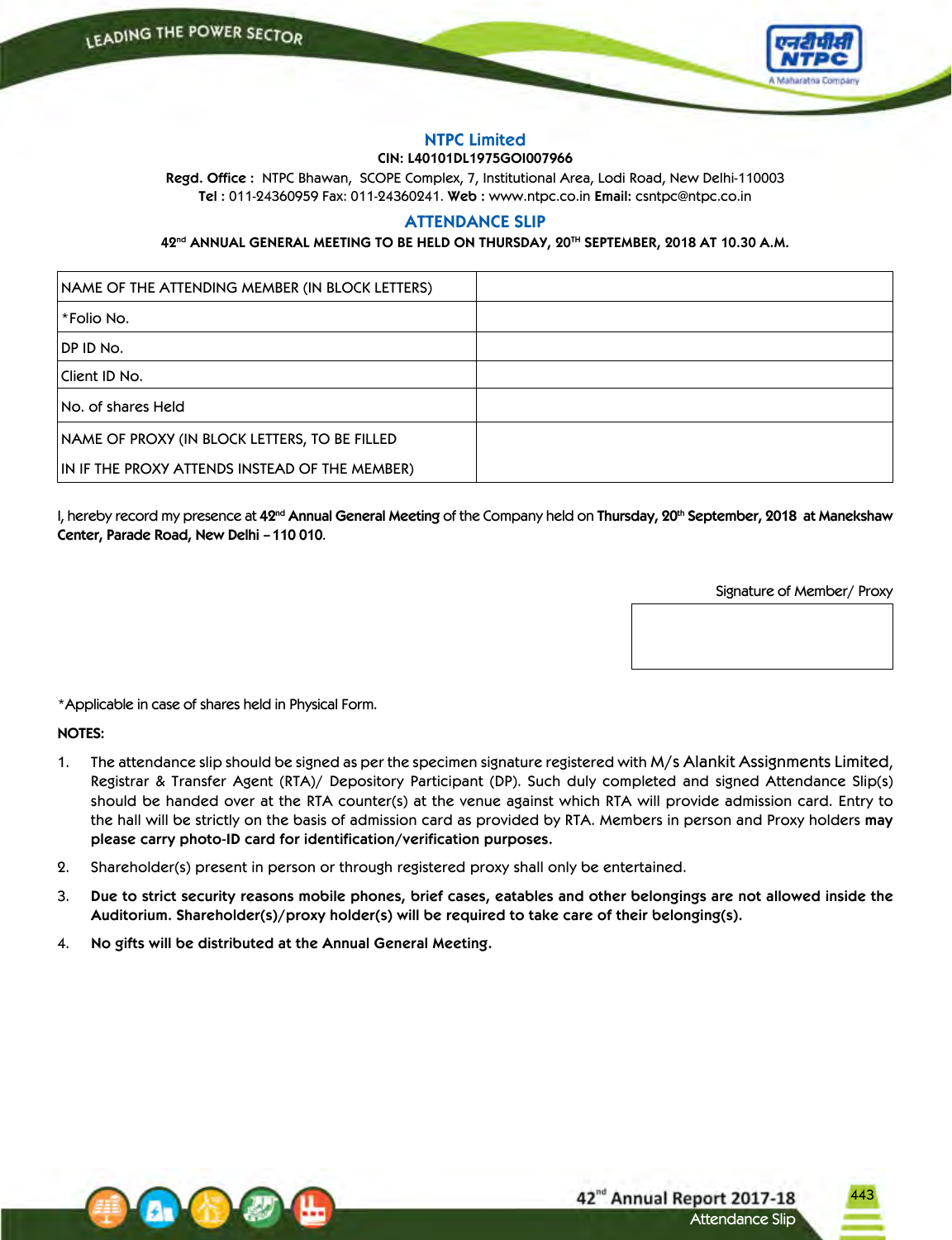

445

Stamp of Re.1/-

Form of Proxy Form of Proxy

42<sup>nd</sup> Annual Report 2017-18

# **NTPC Limited**

# **CIN: L40101DL1975GOI007966**

**Regd. Office :** NTPC Bhawan, SCOPE Complex, 7, Institutional Area, Lodi Road, New Delhi-110 003 **Tel :** 011-24360959 Fax: 011-24360241. **Web :** www.ntpc.co.in **Email:** csntpc@ntpc.co.in

**FORM OF PROXY**

| Name of the member (s):  |  |
|--------------------------|--|
| Registered address:      |  |
| Folio No/DPID-Client Id: |  |
| Email ID                 |  |
| No. of Shares held       |  |

I/We, being the member (s) of …………. shares of the above named company, hereby appoint:

| $^{\circ}$ 1. | Name:      |                |            |  |
|---------------|------------|----------------|------------|--|
|               | Address:   |                | Signature: |  |
|               | E-mail Id: |                |            |  |
|               |            | Or failing him |            |  |
| 2.            | Name:      |                |            |  |
|               | Address:   |                | Signature: |  |
|               | E-mail Id: |                |            |  |
|               |            | Or failing him |            |  |
| 3.            | Name:      |                |            |  |
|               | Address:   |                | Signature: |  |
|               | E-mail Id: |                |            |  |

as my/our proxy to attend and vote (on a poll) for me/us and on my/our behalf at the Annual General Meeting of the company, to be held on **Thursday, 20th September, 2018** at Manekshaw Center, Parade Road, New Delhi – 110 010 and at any adjournment thereof in respect of such resolutions as are indicated below:

|                          | Sr. No. Resolution                                                                                                                                                                                        | For | <b>Against</b> |  |
|--------------------------|-----------------------------------------------------------------------------------------------------------------------------------------------------------------------------------------------------------|-----|----------------|--|
| <b>Ordinary Business</b> |                                                                                                                                                                                                           |     |                |  |
| 1.                       | Adoption of audited Standalone financial statements and consolidated financial statement of the Company for the<br>year ended March 31, 2018, the reports of the Board of Directors and Auditors thereon. |     |                |  |
| 2.                       | Confirmation of payment of interim dividend and to declare final dividend for the year 2017-18                                                                                                            |     |                |  |
| 3.                       | Re-appointment of Shri Saptarshi Roy, Director (HR) (DIN: 03584600), who retires by rotation                                                                                                              |     |                |  |
| 4.                       | Fixation of remuneration of Statutory Auditors for the year 2018-19                                                                                                                                       |     |                |  |
|                          | <b>Special Business</b>                                                                                                                                                                                   |     |                |  |
| 5.                       | Appointment of Shri M.P. Singh (DIN: 07937931), as Independent Director                                                                                                                                   |     |                |  |
| 6.                       | Appointment of Shri Pradeep Kumar Deb (DIN: 03424714), as Independent Director                                                                                                                            |     |                |  |
| 7.                       | Appointment of Shri Shashi Shekhar (DIN: 01747358), as Independent Director                                                                                                                               |     |                |  |
| 8.                       | Appointment of Shri Subhash Joshi (DIN: 07946219), as Independent Director                                                                                                                                |     |                |  |
| 9.                       | Appointment of Shri Vinod Kumar (DIN: 00955992), as Independent Director                                                                                                                                  |     |                |  |
| 10.                      | Appointment of Shri Susanta Kumar Roy (DIN: 07940997), as Director (Projects)                                                                                                                             |     |                |  |
| 11.                      | Appointment of Shri Prasant Kumar Mohapatra (DIN: 07800722), as Director (Technical)                                                                                                                      |     |                |  |
| 12.                      | Appointment of Shri Prakash Tiwari (DIN: 08003157), as Director (Operations)                                                                                                                              |     |                |  |
| 13.                      | Appointment of Shri Vivek Kumar Dewangan (DIN: 01377212), as Government Nominee Director                                                                                                                  |     |                |  |
| 14.                      | Appointment of Dr. Bhim Singh (DIN: 08189580), as Independent Director                                                                                                                                    |     |                |  |
| 15.                      | Appointment of Dr. K.P.Kylasanatha Pillay (DIN: 08189583), as Independent Director                                                                                                                        |     |                |  |
| 16.                      | Appointment of Ms. Archana Agrawal (DIN: 02105906), as Government Nominee Director                                                                                                                        |     |                |  |
| 17.                      | To ratify the remuneration of Cost Auditors for the Financial Year 2018-19                                                                                                                                |     |                |  |
| 18.                      | Raising of funds up to $\bar{\tau}$ 12,000 Crore through issue of Bonds/Debentures on Private Placement basis                                                                                             |     |                |  |
|                          | Signed this day of 2018                                                                                                                                                                                   |     | Affix Revenue  |  |

Signature of shareholder \_\_\_\_\_\_\_\_\_\_\_\_\_\_\_\_\_\_\_\_\_\_\_\_\_\_\_\_\_\_\_\_\_ Signature of Proxy holder(s) \_\_\_\_\_\_\_\_\_\_\_\_\_\_\_\_\_\_\_\_\_\_\_\_\_\_\_\_\_\_\_\_\_

## **NOTES:**

1. This form of proxy in order to be effective should be duly completed and deposited at the Registered Office of the Company, not less than 48 hours before the commencement of the meeting.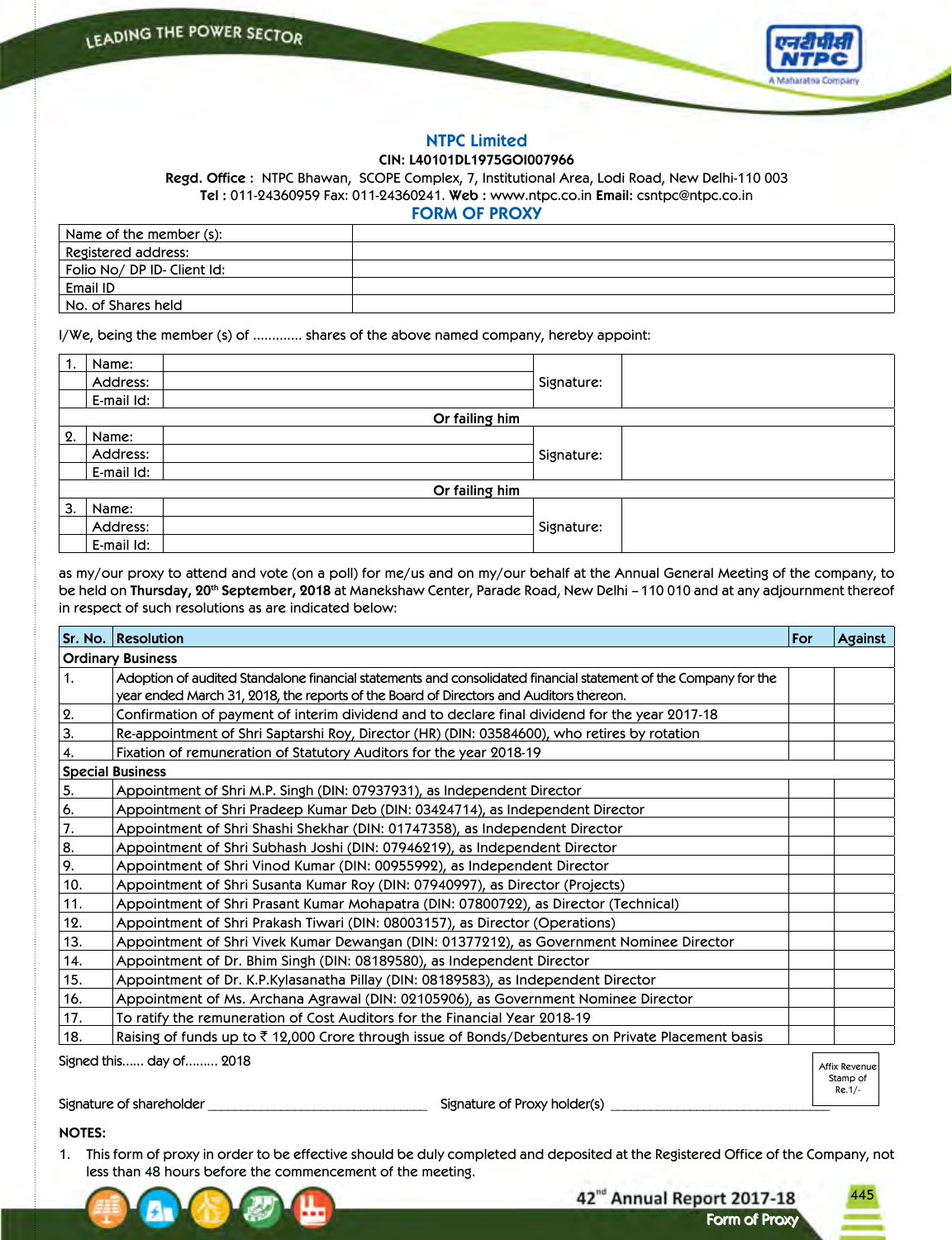

- 2. The Proxy Form should be signed across the stamp as per specimen signature registered with the RTA/Depository Participant (DP).
- 3. Please put 'X' in the appropriate column against the resolutions indicated in the Box. If you leave the 'For' or 'Against' column blank against any or all the resolutions, your Proxy will be entitled to vote in the manner as he/she thinks appropriate.
- 4. Appointing a proxy does not prevent a member from attending the meeting in person if he so wishes.
- 5. In the case of joint holders, the signature of any one holder will be sufficient, but names of all the joint holders should be stated.

#### (i) Initial password is provided as below:

| U initial password is provided as ocloty.<br>EVEN (Remote e-voting Event Number) | <b>USER ID</b> | <b>PASSWORD / PIN</b> |
|----------------------------------------------------------------------------------|----------------|-----------------------|
|                                                                                  |                |                       |

(ii) Please follow all instruction given overleaf to cast your vote.

# **PROCEDURE AND INSTRUCTIONS FOR REMOTE e-VOTING:**

- 1. In compliance with the provisions of Section 108 of the Companies Act, 2013, read with Rule 20 of the Companies (Management and Administration) Rules, 2014, as amended and the provisions of Regulation 44 of the Securities and Exchange Board of India (Listing Obligations and Disclosure Requirements) Regulations, 2015, the Members are provided with the facility to cast their vote electronically, through the e-voting services provided by National Securities Depository Limited (NSDL) on all resolutions set forth in this Notice, from a place other than the venue of the Meeting (Remote e-voting). Instructions for e-Voting are given herein below. Resolution(s) passed by Members through e-Voting is/are deemed to have been passed as if it/they have been passed at the AGM.
- 2. Members are provided with the facility for voting through electronic voting system at the AGM and Members attending the AGM, who have not already cast their vote by remote e-Voting, are eligible to exercise their right to vote at the AGM.
- 3. Members who have cast their vote by remote e-Voting prior to the AGM are also eligible to attend the AGM but shall not be entitled to cast their vote again.
- 4. Members of the Company, holding shares either in physical form or in electronic form, as on the cut-off date i.e. Friday, 14th September, 2018, may cast their vote by remote e-Voting. The remote e-Voting period commences on Monday, 17<sup>th</sup> September, 2018 at 9:00 a.m. (IST) and ends on Wednesday, 19<sup>th</sup> September, 2018 at 5:00 p.m. (IST). The remote e-Voting module shall be disabled by NSDL for voting thereafter. Once the vote on a resolution is cast by the Member, the Member shall not be allowed to change it subsequently.
- 5. The instructions for Members for e-Voting are as under:
- The way to vote electronically on NSDL e-Voting system consists of "Two Steps" which are mentioned below:
	- Step 1 : Log-in to NSDL e-Voting system at **https://www.evoting.nsdl.com/**

Step 2 : Cast your vote electronically on NSDL e-Voting system.

## **Details on Step-1 is mentioned below:**

## **How to Log-in to NSDL e-Voting website?**

- 1. Visit the e-Voting website of NSDL. Open web browser by typing the following URL: **https://www.evoting.nsdl.com/** either on a Personal Computer or on a mobile.
- 2. Once the home page of e-Voting system is launched, click on the icon "Login" which is available under 'Shareholders' section.
- 3. A new screen will open. You will have to enter your User ID, your Password and a Verification Code as shown on the screen.

 Alternatively, if you are registered for NSDL eservices i.e. IDEAS, you can log-in at **https://eservices.nsdl.com/** with your existing IDEAS login. Once you log-in to NSDL eservices after using your log-in credentials, click on e-Voting and you can proceed to Step 2 i.e. Cast your vote electronically.

**4. Your User ID details are given below :**

| Manner of holding shares i.e. Demat Your User ID is:<br>(NSDL or CDSL) or Physical    |                                                                                                                                                                                                      |
|---------------------------------------------------------------------------------------|------------------------------------------------------------------------------------------------------------------------------------------------------------------------------------------------------|
| demat account with NSDL.                                                              | $ a $ For Members who hold shares in 8 Character DP ID followed by 8 Digit Client ID<br>For example if your DP ID is IN300*** and Client ID is $12******$ then your user ID is<br>IIN300***12******. |
| b) For Members who hold shares in 16 Digit Beneficiary ID<br>demat account with CDSL. | For example if your Beneficiary ID is 12************** then your user ID is<br>$10*******************$                                                                                               |
| Physical Form.                                                                        | $ c\rangle$ For Members holding shares in EVEN Number followed by Folio Number registered with the company<br> For example if folio number is 001*** and EVEN is 101456 then user ID is 101456001*** |

42<sup>nd</sup> Annual Report 2017-18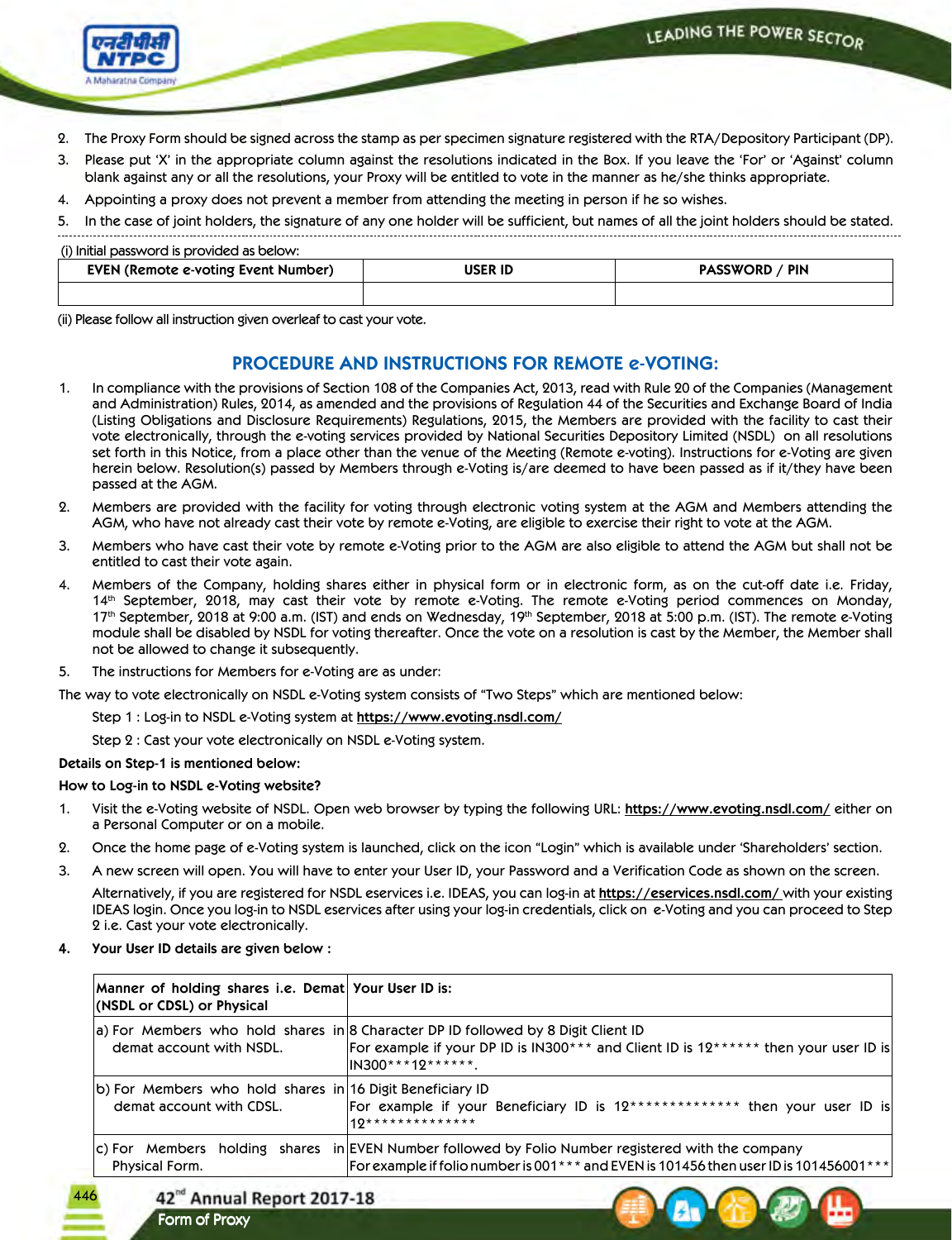

- 5. Your password details are given below:
	- a) If you are already registered for e-Voting, then you can user your existing password to login and cast your vote.
	- b) If you are using NSDL e-Voting system for the first time, you will need to retrieve the 'initial password' which was communicated to you. Once you retrieve your 'initial password', you need enter the 'initial password' and the system will force you to change your password.
	- c) How to retrieve your 'initial password'?
		- (i) If your email ID is registered in your demat account or with the company, your 'initial password' is communicated to you on your email ID. Trace the email sent to you from NSDL from your mailbox. Open the email and open the attachment i.e. a .pdf file. Open the .pdf file. The password to open the .pdf file is your 8 digit client ID for NSDL account, last 8 digits of client ID for CDSL account or folio number for shares held in physical form. The .pdf file contains your 'User ID' and your 'initial password'.
		- (ii) If your email ID is not registered, your 'initial password' is communicated to you on your postal address.
- 6. If you are unable to retrieve or have not received the " Initial password" or have forgotten your password:
	- a) Click on **"Forgot User Details/Password?"**(If you are holding shares in your demat account with NSDL or CDSL) option available on **www.evoting.nsdl.com.**
	- b) **Physical User Reset Password?"** (If you are holding shares in physical mode) option available on **www.evoting.nsdl.com.**
	- c) If you are still unable to get the password by aforesaid two options, you can send a request at **evoting@nsdl.co.in** mentioning your demat account number/folio number, your PAN,your name and your registered address.
- 7. After entering your password, tick on Agree to "Terms and Conditions" by selecting on the check box.
- 8. Now, you will have to click on "Login" button.
- 9. After you click on the "Login" button, Home page of e-Voting will open.

### **Details on Step 2 is given below:**

### **How to cast your vote electronically on NSDL e-Voting system?**

- 1. After successful login at Step 1, you will be able to see the Home page of e-Voting. Click on e-Voting. Then, click on Active Voting Cycles.
- 2. After click on Active Voting Cycles, you will be able to see all the companies "EVEN" in which you are holding shares and whose voting cycle is in active status.
- 3. Select "EVEN" of company for which you wish to cast your vote.
- 4. Now you are ready for e-Voting as the Voting page opens.
- 5. Cast your vote by selecting appropriate options i.e. assent or dissent, verify/modify the number of shares for which you wish to cast your vote and click on "Submit" and also "Confirm" when prompted.
- 6. Upon confirmation, the message "Vote cast successfully" will be displayed.
- 7. You can also take the printout of the votes cast by you by clicking on the print option on the confirmation page.
- 8. Once you confirm your vote on the resolution, you will not be allowed to modify your vote.

## **General Guidelines for shareholders**

- a) Institutional shareholders (i.e. other than individuals, HUF, NRI etc.) are required to send scanned copy (PDF/JPG Format) of the relevant Board Resolution/ Authority letter etc. with attested specimen signature of the duly authorized signatory(ies) who are authorized to vote, to the Scrutinizer, Shri Jitesh Gupta, Practicing Company Secretary by e-mail to **cs@jkgupta.com** with a copy marked to **evoting@nsdl.co.in**.
- b) It is strongly recommended not to share your password with any other person and take utmost care to keep your password confidential. Login to the e-voting website will be disabled upon five unsuccessful attempts to key in the correct password. In such an event, you will need to go through the **"Forgot User Details/Password?"** or **"Physical User Reset Password?"** option available on www.evoting.nsdl.com to reset the password.
- c) In case of any queries, you may refer the Frequently Asked Questions (FAQs) for Shareholders and e-voting user manual for Shareholders available at the download section of **www.evoting.nsdl.com** or call on toll free no.: 1800-222-990 or send a request at **evoting@nsdl.co.in**.



42<sup>nd</sup> Annual Report 2017-18 Form of Proxy